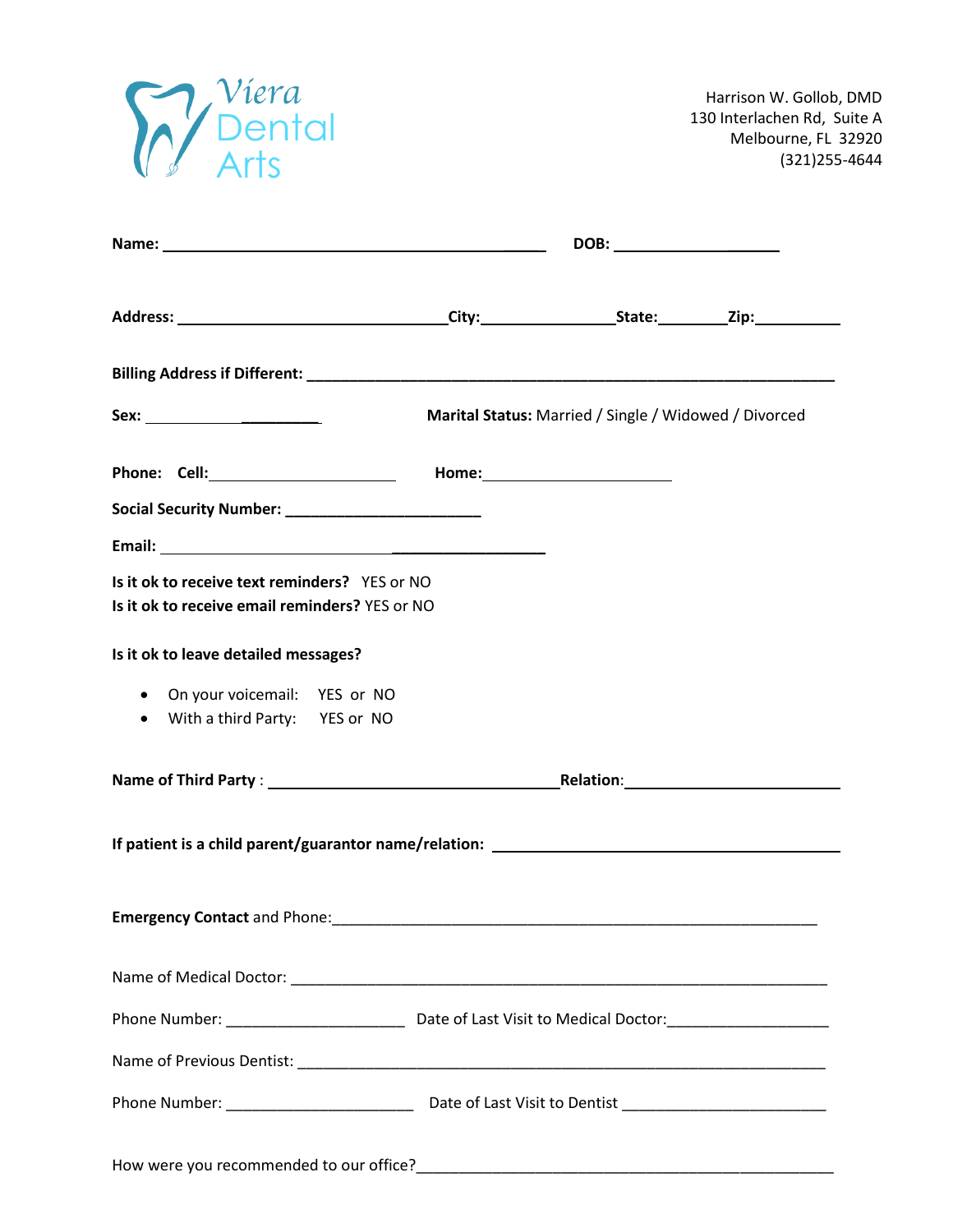

| Name: |       |
|-------|-------|
|       | Date: |

| <b>Primary Dental Insurance:</b>              |  |  |
|-----------------------------------------------|--|--|
|                                               |  |  |
| Social Security Number: ___________________   |  |  |
|                                               |  |  |
|                                               |  |  |
|                                               |  |  |
| Insurance Company: _________________________  |  |  |
|                                               |  |  |
|                                               |  |  |
|                                               |  |  |
| <b>Secondary Dental Insurance:</b>            |  |  |
|                                               |  |  |
| Social Security Number: _____________________ |  |  |
|                                               |  |  |
|                                               |  |  |
|                                               |  |  |
| Insurance Company: ________________________   |  |  |
|                                               |  |  |
|                                               |  |  |

Phone: \_\_\_\_\_\_\_\_\_\_\_\_\_\_\_\_\_\_\_\_\_\_\_\_\_\_\_\_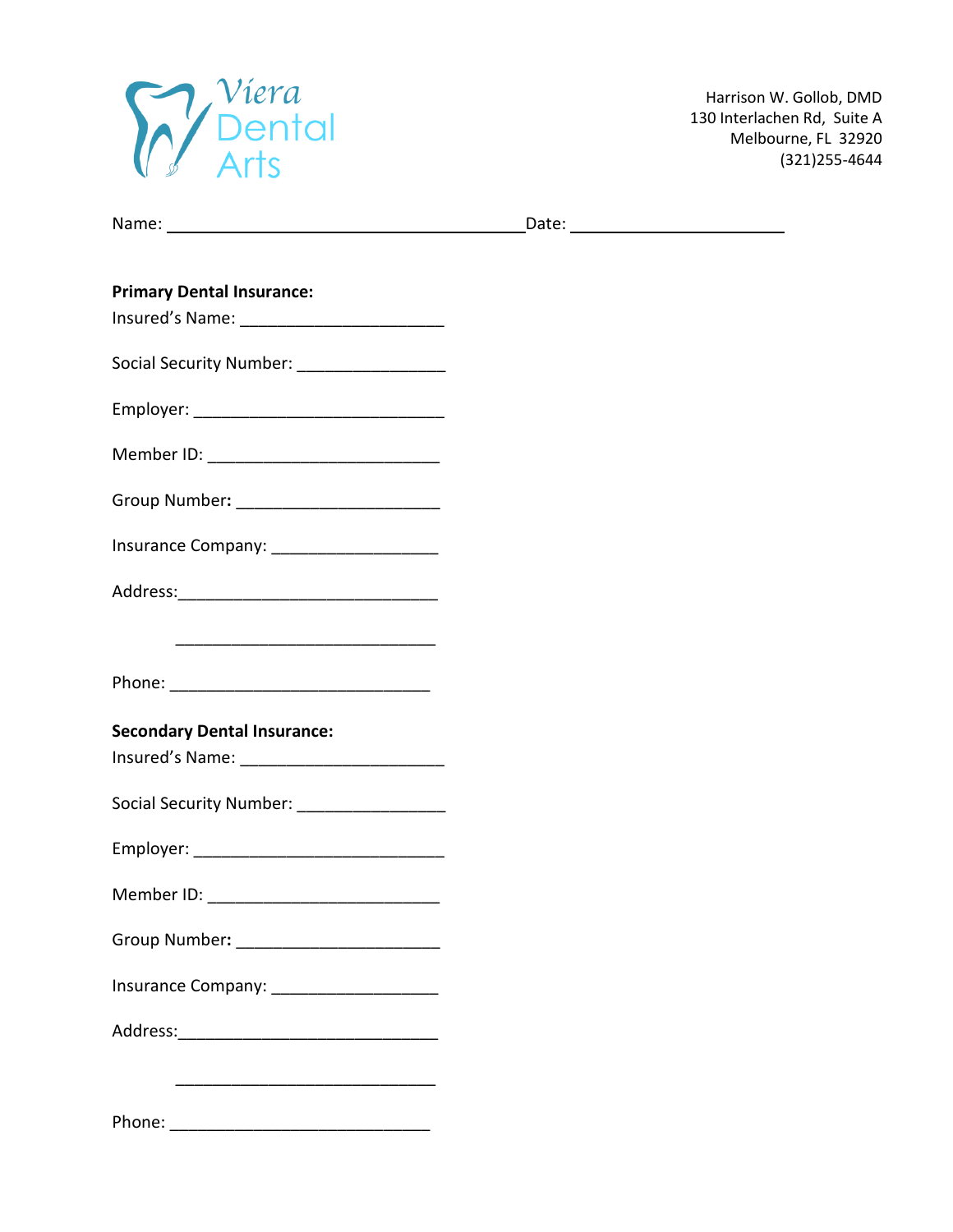## **FINANCIAL POLICY AND INSURANCE POLICY CONSENT**

I certify that the insurance information I provided is correct and in force. I am aware that it is my responsibility to read and understand my insurance policy in regards to my eligibility and benefits including limitations and exclusions. I understand that filing of insurance claims is my responsibility and is provided by Dr. Gollob's office as a courtesy. I am also aware that any agreement for dental coverage is between my insurance company and me. It is my responsibility to notify Dr Gollob's office of any changes prior to services. Failure to do so may result in a denied claim and transfer of balance to patient responsibility.

### **We are not contracted with any insurance companies but you can still use your insurance to help**

**cover the cost of your visit**. We are a PPO non-restricted provider and will work with your insurance to best utilize your insurance benefits**. You are expected to pay any difference between our fees and what your insurance covers at the time of your visit.** We can either request a predetermination from your insurance and/or provide you an approximate estimate of what your insurance plan is expected to pay to a non-restricted PPO provider. **If the full estimate is not paid by your insurance company, the remaining portion becomes your responsibility**. Some insurance companies will mail their portion of the dental bill to the subscriber. We are still willing to work with you and your insurance company in this case, but may bill you for the full amount at the time of service. If you have a secondary insurance we can properly file a claim to the secondary insurance on your behalf.

**Signature** *Complete and Complete and Complete and Complete and Complete and Complete*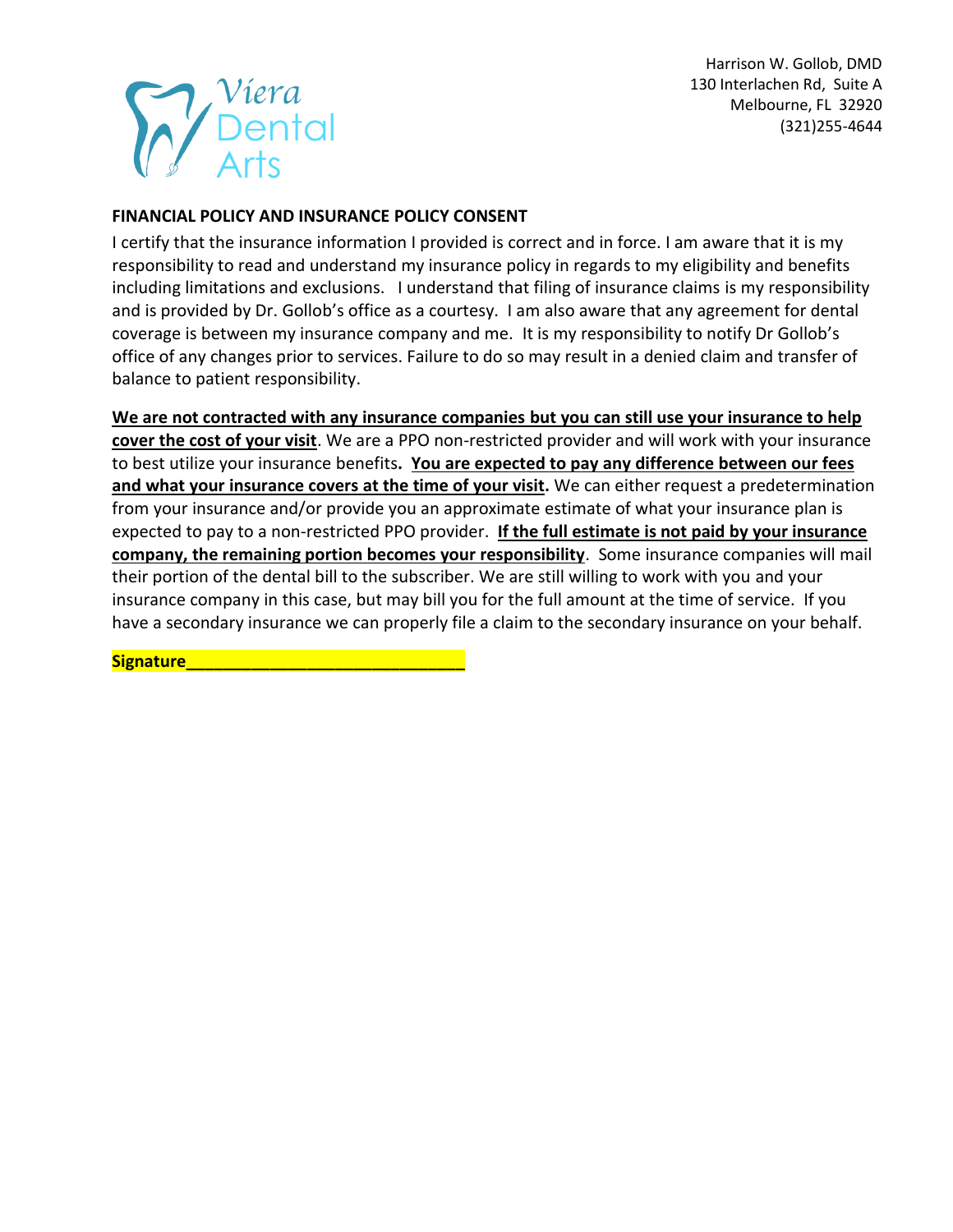

Name: Date:

# **Office Policy**

The office does not provide private financing. We require you to sign a consent form for most services to be performed other than routine dental care.

There may be times Dr. Gollob may take additional x-rays, images or models at no fee. It is at the doctor's discretion on whether these will be released to the patient should they leave the practice unless the usual fees for these services have been paid.

We are a high quality, low volume office which means we do not overbook. We do this so that we can provide you with the time for quality treatment. We call or text one to two days prior to your scheduled appointment to confirm that we have a convenient time to accommodate your schedule. Your time is valuable and so is ours. **We require notice at least 24 hours before your appointment if you need to make a change.**

Our office bills on a monthly basis. Payment is due at the time service is rendered. We estimate co-pays based on information we receive from your insurance company. If you require a more accurate figure we suggest that you request that we submit a pretreatment estimate to your insurance. Having a pretreatment estimate will help attain the most accurate information.

**Balances over 90 days may be assessed finance charges in the amount of 1.5% of the balance.** 

## **Authorization to Release Information**

I hereby authorize Dr. Gollob to release information acquired in the course of my examination or treatment to my insurance company, or other providers required to participate in my care.

### **Guarantee of Account**

I have read and understand the above information. I agree to the above office policies. I have had the opportunity to ask any and all questions regarding the office policies referenced above. All questions have been answered to my satisfaction.

This is to certify that the signature below promises to be responsible for any charges incurred on patient account. Patient balances will be due at the time of each visit.

## **Patient/Guarantor Signature:** <br> **Patient/Guarantor Signature:** <br> **Date:** <br> **Date:** <br> **Date:** <br> **Date:** <br> **Date:** <br> **Date:** <br> **Date:** <br> **Date:** <br> **Date:** <br> **Date:** <br> **Date:** <br> **Date:** <br> **Date:** <br> **Date:** <br> **Date:** <br> **Date:**

Witness Signature: **Witness Signature: Date**: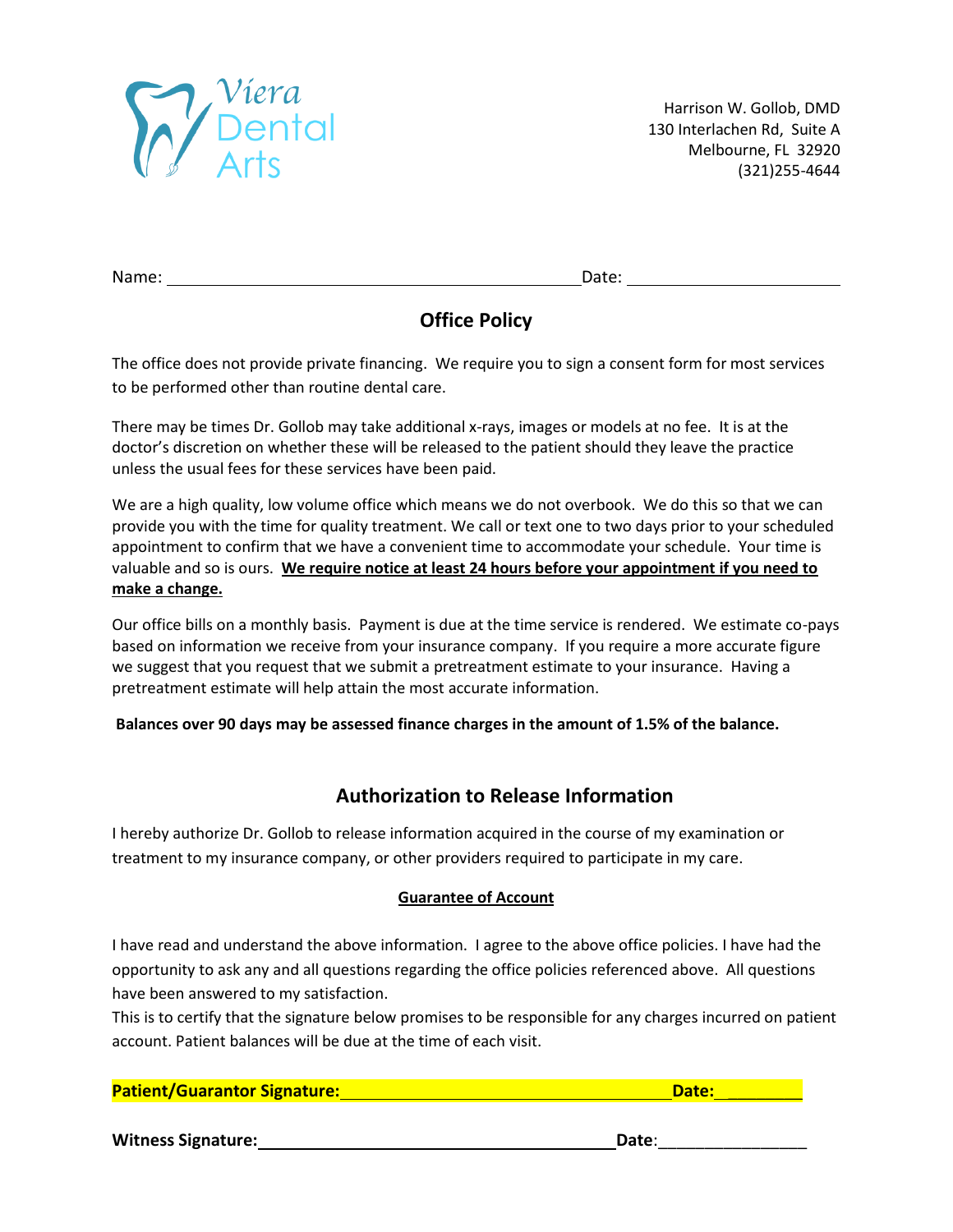

Name: Date:

## **BROKEN APPOINTMENT OFFICE POLICY**

Our office requests that when you make an appointment; please make every effort to keep your appointment as our office has specifically set this time aside for you. Any forms of appointment reminders are a courtesy we as an office provide. It is your responsibility be aware and keep your appointment. It is your responsibility to provide a 24 hour notice to cancel or reschedule any appointments. We understand that emergencies happen, but should you cancel, reschedule or no-show an appointment without the 24 hour notice you may be charged cancellation fee.

Excessive late arrivals, no shows or and/or cancellations may result in dismissal from our practice.

Thank you for your acknowledgement of our office policy

Patient Name Printed: **Date: Date: Date: Date: Date: Date: Date: Date: Date: Date: Date: Date: Date: Date: Date: Date: Date: Date: Date: Date: Date: Date: Date: Date: Date:**

**Patient Signature:**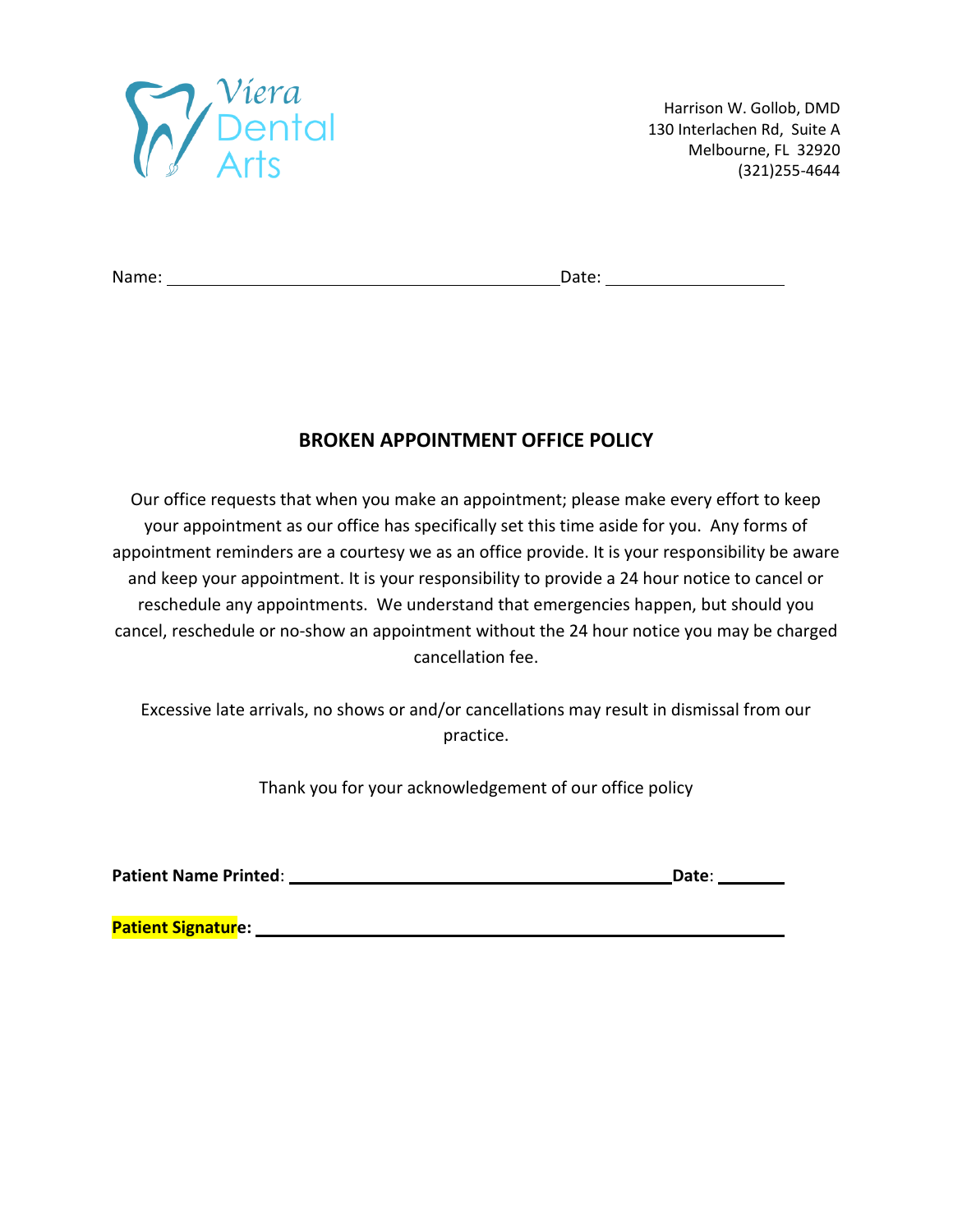

Name: \_\_\_\_\_\_\_\_\_\_\_\_\_\_\_\_\_\_\_\_\_\_\_\_\_\_\_\_\_\_\_\_\_\_\_\_\_ Date:\_\_\_\_\_\_\_\_\_\_\_\_\_\_\_\_\_\_\_\_\_\_\_\_\_\_\_\_

#### REVIEW OF SYMPTOMS:

The following are questions that will help Dr. Gollob better understand your current health status. Please read and answer carefully. Have you within the last twelve (12) months had any of the following?

You may add what you feel is missing.

| Fatigue                    | Yes or No | <b>Sinus Trouble</b>       | Yes or No |
|----------------------------|-----------|----------------------------|-----------|
| Fever                      | Yes or No | Hoarseness                 | Yes or No |
| <b>Weight Gain</b>         | Yes or No | Dry Mouth                  | Yes or No |
| <b>Weight Loss</b>         | Yes or No | <b>Abdominal Pain</b>      | Yes or No |
| Weakness                   | Yes or No | Constipation               | Yes or No |
| <b>Chest Pain</b>          | Yes or No | Diarrhea                   | Yes or No |
| Palpitations               | Yes or No | Heartburn                  | Yes or No |
| <b>Heart Murmur</b>        | Yes or No | Food intolerance           | Yes or No |
| <b>Heart Valve Problem</b> | Yes or No | Nausea                     | Yes or No |
| <b>Rheumatic Fever</b>     | Yes or No | Arthritis                  | Yes or No |
| <b>High Blood Pressure</b> | Yes or No | <b>Stroke</b>              | Yes or No |
| Low Blood Pressure         | Yes or No | <b>Thyroid Problems</b>    | Yes or No |
| Pacemaker                  | Yes or No | Anemia                     | Yes or No |
| <b>Shortness of Breath</b> | Yes or No | <b>Diabetes</b>            | Yes or No |
| Cough                      | Yes or No | Tuberculosis               | Yes or No |
| Wheezing                   | Yes or No | Joint Replacement          | Yes or No |
| Seizures                   | Yes or No | <b>Intestinal Problems</b> | Yes or No |
| Fainting                   | Yes or No | Hepatitis                  | Yes or No |
| <b>Dizziness</b>           | Yes or No | Glaucoma                   | Yes or No |
| <b>Easy Bruising</b>       | Yes or No | <b>Abnormal Bleeding</b>   | Yes or No |
| Headaches                  | Yes or No | Asthma                     | Yes or No |
| Head Injury                | Yes or No | Ulcers                     | Yes or No |
| <b>Hearing Problems</b>    | Yes or No | <b>Special Diet</b>        | Yes or No |
| Lightheadedness            | Yes or No | Pre-Medication             | Yes or No |
| Backache                   | Yes or No | Cancer                     | Yes or No |
| Neck pain                  | Yes or No | Tumor                      | Yes or No |
| Low back pain              | Yes or No | Herpes or other STDs       | Yes or No |
| Joint pain                 | Yes or No | <b>HIV Positive/AIDS</b>   | Yes or No |
| Muscle pain                | Yes or No | <b>Blood Transfusion</b>   | Yes or No |
| <b>Excessive thirst</b>    | Yes or No | <b>Blood Problems</b>      | Yes or No |
| Swollen Glands             | Yes or No | Other                      |           |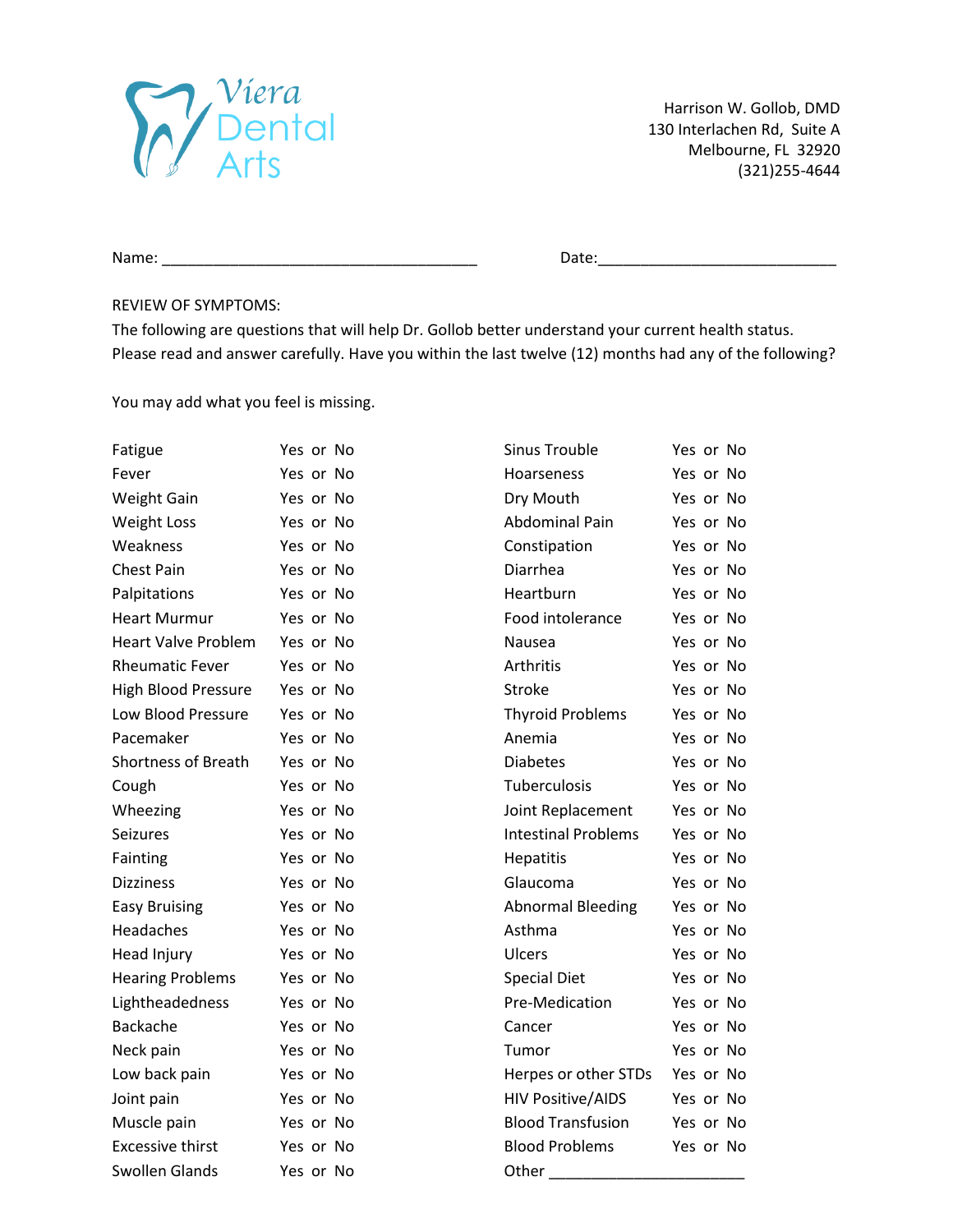

Latex Yes or No

Metals Yes or No

Harrison W. Gollob, DMD 130 Interlachen Rd, Suite A Melbourne, FL 32920 (321)255-4644

| History of alcoholism                    | Yes or No                                      |                                                                                                                                                                                          |
|------------------------------------------|------------------------------------------------|------------------------------------------------------------------------------------------------------------------------------------------------------------------------------------------|
| History of drug abuse                    | Yes or No                                      |                                                                                                                                                                                          |
| Wear contact lenses                      | Yes or No                                      |                                                                                                                                                                                          |
|                                          |                                                | What medications are you currently taking?                                                                                                                                               |
|                                          |                                                | Please list all prescription and OTC                                                                                                                                                     |
|                                          |                                                | supplements:______                                                                                                                                                                       |
| During the past 12 months have you taken |                                                |                                                                                                                                                                                          |
| any of the following?                    |                                                |                                                                                                                                                                                          |
| Antibiotics                              | Yes or No                                      |                                                                                                                                                                                          |
| Anticoagulants                           | Yes or No                                      |                                                                                                                                                                                          |
| High Blood Pressure Yes or No            |                                                |                                                                                                                                                                                          |
| Bisphosphonates                          | Yes or No                                      |                                                                                                                                                                                          |
| Insulin                                  | Yes or No                                      |                                                                                                                                                                                          |
| Aspirin                                  | Yes or No                                      |                                                                                                                                                                                          |
| <b>Digitalis</b>                         | Yes or No                                      |                                                                                                                                                                                          |
| Nitroglycerin                            | Yes or No                                      |                                                                                                                                                                                          |
| Cortisone                                | Yes or No                                      |                                                                                                                                                                                          |
| <b>Natural Remedies</b>                  | Yes or No                                      | <b>WOMEN ONLY</b>                                                                                                                                                                        |
| Supplements                              | Yes or No                                      | Are you taking contraceptives or other                                                                                                                                                   |
|                                          |                                                |                                                                                                                                                                                          |
|                                          | Are you allergic or have you reacted adversely |                                                                                                                                                                                          |
| to any of the following?                 |                                                |                                                                                                                                                                                          |
| <b>Local Anesthetics</b>                 | Yes or No                                      | If so, expected delivery date: ___________                                                                                                                                               |
| Antibiotics                              | Yes or No                                      |                                                                                                                                                                                          |
| Sulfa Drugs                              | Yes or No                                      | Have you reached menopause?<br><u>[</u> [11][12] Have you reached menopause?<br>[12] Have you reached menopause?<br>[12] Have you reached menopause?<br>[12] Have you reached menopause? |
| Aspirin                                  | Yes or No                                      | If so, do you have any symptoms?                                                                                                                                                         |
| Acetaminophen                            | Yes or No                                      |                                                                                                                                                                                          |
| Ibuprofen                                | Yes or No                                      |                                                                                                                                                                                          |

Codeine Yes or No **\_\_\_\_\_\_\_\_\_\_\_\_\_\_\_\_\_\_\_\_\_\_\_\_\_\_\_\_\_\_\_\_\_\_\_\_\_\_\_**

Other: \_\_\_\_\_\_\_\_\_\_\_\_\_\_\_\_\_\_\_\_\_\_ **\_\_\_\_\_\_\_\_\_\_\_\_\_\_\_\_\_\_\_\_\_\_\_\_\_\_\_\_\_\_\_\_\_\_\_\_\_\_\_**

Narcotics **No. 2018** Yes or No. 2018 **Patient Signature and Date** 

\_\_\_\_\_\_\_\_\_\_\_\_\_\_\_\_\_\_\_\_\_\_\_\_\_\_\_ **Office Signature and Date**